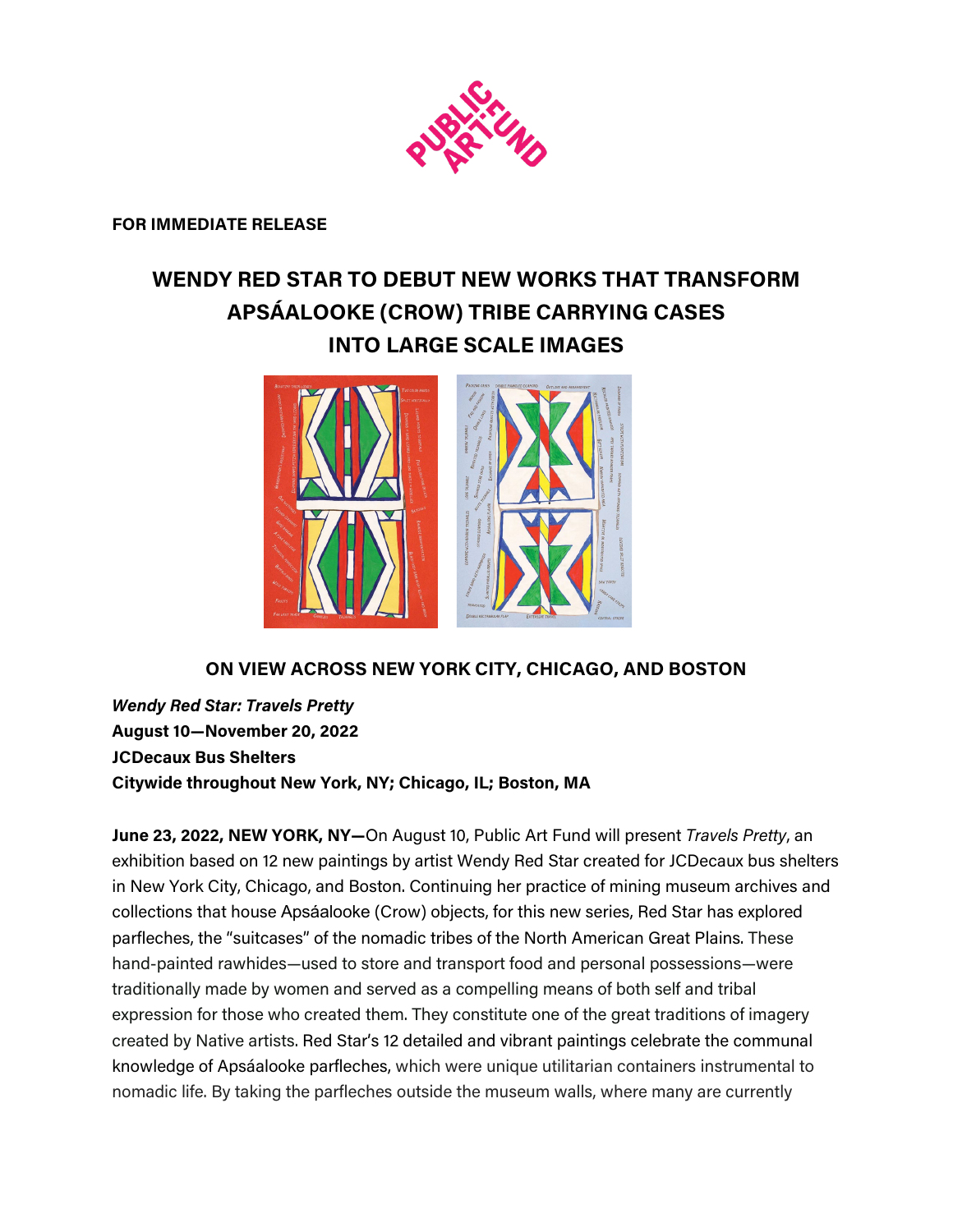housed, and reinterpreting them for the city streets, *Travels Pretty* makes these objects newly visible and accessible, sharing Indigenous cultural perspectives with a broad public audience. *Travels Pretty* **is Red Star's first public art exhibition and will be on view from August 10 to November 20, 2022 on 300 JCDecaux bus shelters across New York City, Chicago, and Boston.** 

"Visually weaving together stories across landscapes and generations, Wendy Red Star created this new dynamic body of work specifically with JCDecaux bus shelters in mind," **says Public Art Fund Associate Curator Katerina Stathopoulou.** "Standing as a metaphor for mobility and travel, the works draw associations between these suitcases used to transport goods and buses that transport people. Just as one travels by bus from point A to point B, the parfleches also traveled across the United States strapped to dogs and horses. For Red Star, reinterpreting the carrying cases and showcasing them along streets and avenues is a call to the resiliency of her community."

Raised on the Apsáalooke reservation in Montana, Red Star is known for her works in photography, painting, sculpture, and performance that reshape historical narratives through candor and a feminist Indigenous perspective. To develop *Travels Pretty,* Red Star studied the collections of major museums that house Apsáalooke objects across New York City, Chicago, and Boston, where the exhibition will be presented. Engaging with the American Museum of Natural History (New York), the Brooklyn Museum (New York), the Smithsonian's National Museum of the American Indian (New York and Washington D.C.), the Field Museum (Chicago), and the Peabody Museum of Archaeology & Ethnology at Harvard University (Cambridge), she focused on researching the history, design, and making of the parfleches housed in these archives.

For *Travels Pretty*, Red Star has created a series of brilliantly colored acrylic paintings in which the artist's hand can be seen through each brush stroke. The background of each work includes handwritten texts with phrases referencing different aspects of parfleches, such as their history ("visual language of the Apsáalooke", "handed down from one generation to the next", "greatest numbers made in the late 1750s to 1880s", "found in nearly all museum collections that have Apsáalooke cultural material"), how they were used ("meat bag", "hung from horse", "far west trade"), descriptions of the designs ("diamond represented sand lizard / protection for the owner", "dreamed parfleche design", "simple design so it stands out from a distance"), information on how they were made ("mother taught her daughter", "rawhide considered women's craft", "two weeks to complete"), and what the pigments are made from ("pounded fine berries", "green from fresh algae", "shin bone of an elk").

"Parfleche designs go beyond the idea of abstract painting which is a Western lens for looking at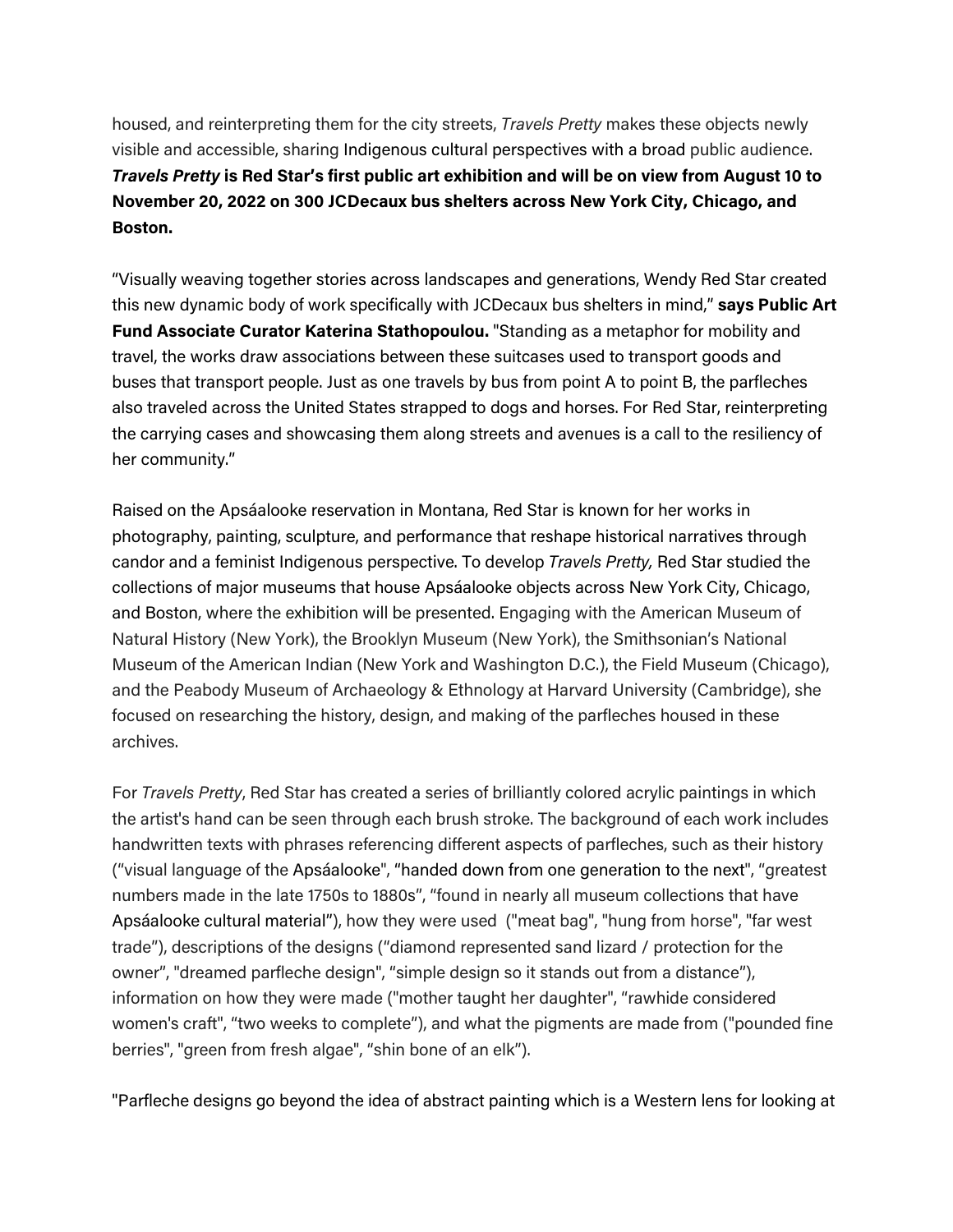them," **says artist Wendy Red Star**. "To me they represent a community of people immediately recognized as the Apsáalooke Nation. That's a powerful portrayal of what a community stands for. Showcasing them on JCDecaux bus shelters gives a presence to both me and my community in these cities. It gets back to the notion of collecting material culture of Native people and opens the conversation to that."

To celebrate the thousands of women who painstakingly created the parfleches but are not credited with the craftsmanship, Red Star has titled each of the 12 paintings after women from the Apsáalooke tribe, whose names she found in the 1885 Crow Census. They include "Paints Pretty", "Brings Things Herself", and "Makes The Lodge Good". The exhibition spotlights in large format how the Apsáalooke (Crow) Nation continues to thrive, animating the significance, history, and makers of the parfleche.

**WHEN & WHERE:** Starting on August 10, *Travels Pretty* will be on view on 300 JCDecaux bus shelters in New York City, Chicago and Boston through November 20, 2022. This includes **100 bus shelters across New York City, 150 in Chicago, and 50 in Boston**.

**HOW TO VIEW:** Exhibited on the spaces normally used for advertising on 300 JCDecaux bus shelters across New York, Chicago, and Boston, *Travel Pretty* can be encountered on walks or daily commutes. Works are sited in clusters in over 50 neighborhoods in the three cities to give the public opportunities to see multiple paintings a walk or bus ride.

*Wendy Red Star: Travels Pretty* is curated by Public Art Fund Associate Curator Katerina Stathopoulou.

## **@PublicArtFund #WendyRedStar**

#### **ABOUT THE ARTIST**

**Wendy Red Star** (b.1981, Billings, MT) lives and works in Portland, OR. Red Star has exhibited in the United States and abroad at venues including the Metropolitan Museum of Art, New York, NY; Brooklyn Museum, Brooklyn, NY, both of which have her works in their permanent collections; Fondation Cartier pour l'Art Contemporain, Paris, France; Domaine de Kerguéhennec, Bignan, France; Portland Art Museum, Portland, OR; Hood Art Museum, Hanover, NH; St. Louis Art Museum, St. Louis, MO; Minneapolis Institute of Art, Minneapolis, MN; the Frost Art Museum, Miami, FL; among others. Red Star holds a BFA from Montana State University, Bozeman, and an MFA in sculpture from University of California, Los Angeles. She is represented by Sargent's Daughters.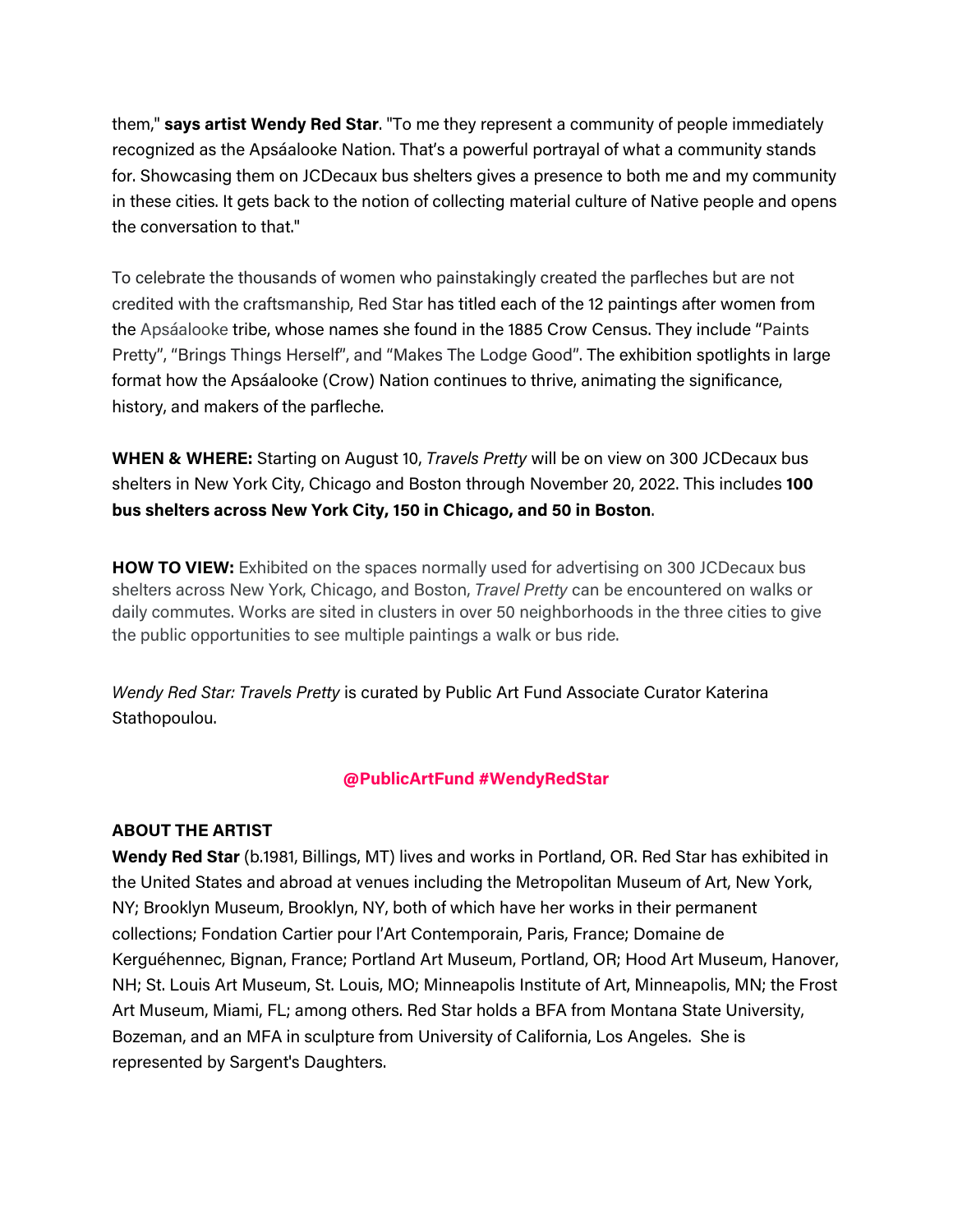### **ABOUT PUBLIC ART FUND**

As the leader in its field, Public Art Fund brings dynamic contemporary art to a broad audience in New York City and beyond by mounting ambitious free exhibitions of international scope and impact that offer the public powerful experiences with art and the urban environment.

### **ABOUT JCDECAUX**

JCDecaux is a member of the JCDecaux Group, the world's largest out-of-home media group with operations in more than 80 countries. JCDecaux operates through several lines of business in the United States, including airports, billboards, transit, malls as well as street furniture programs in the cities of New York, Boston, Chicago and San Francisco and across the Greater Los Angeles area. Through its ongoing partnership with the Public Art Fund and other programs, JCDecaux provides a place for artistic voices to reach our shared urban communities.

#### **SUPPORT**

Leadership support for *Wendy Red Star: Travels Pretty* is provided by the Henry Luce Foundation, Jennifer & Jason New, and Patricia & Howard Silverstein, with major support from Linda Lennon & Stuart Baskin and the David C. & Sarajean Ruttenberg Arts Foundation.

Special thanks to JCDecaux.

Public Art Fund is supported by the generosity of individuals, corporations, and private foundations including lead support from Bloomberg Philanthropies, along with major support from Abrams Foundation, the Charina Endowment Fund, the Joseph and Joan Cullman Foundation for the Arts, The Fuhrman Family Foundation, The Marc Haas Foundation, Hartfield Foundation, William Talbott Hillman Foundation- Affirmation Arts Fund, the Donald A. Pels Charitable Trust, Red Crane Foundation, The Silverweed Foundation, and Wagner Foundation.

Public Art Fund exhibitions and programs are also supported in part with public funds from government agencies, including the New York State Council on the Arts with the support of the Office of the Governor and the New York State Legislature, and the New York City Department of Cultural Affairs in partnership with the City Council.









## **MEDIA CONTACTS:**

Allegra Thoresen | athoresen@publicartfund.org